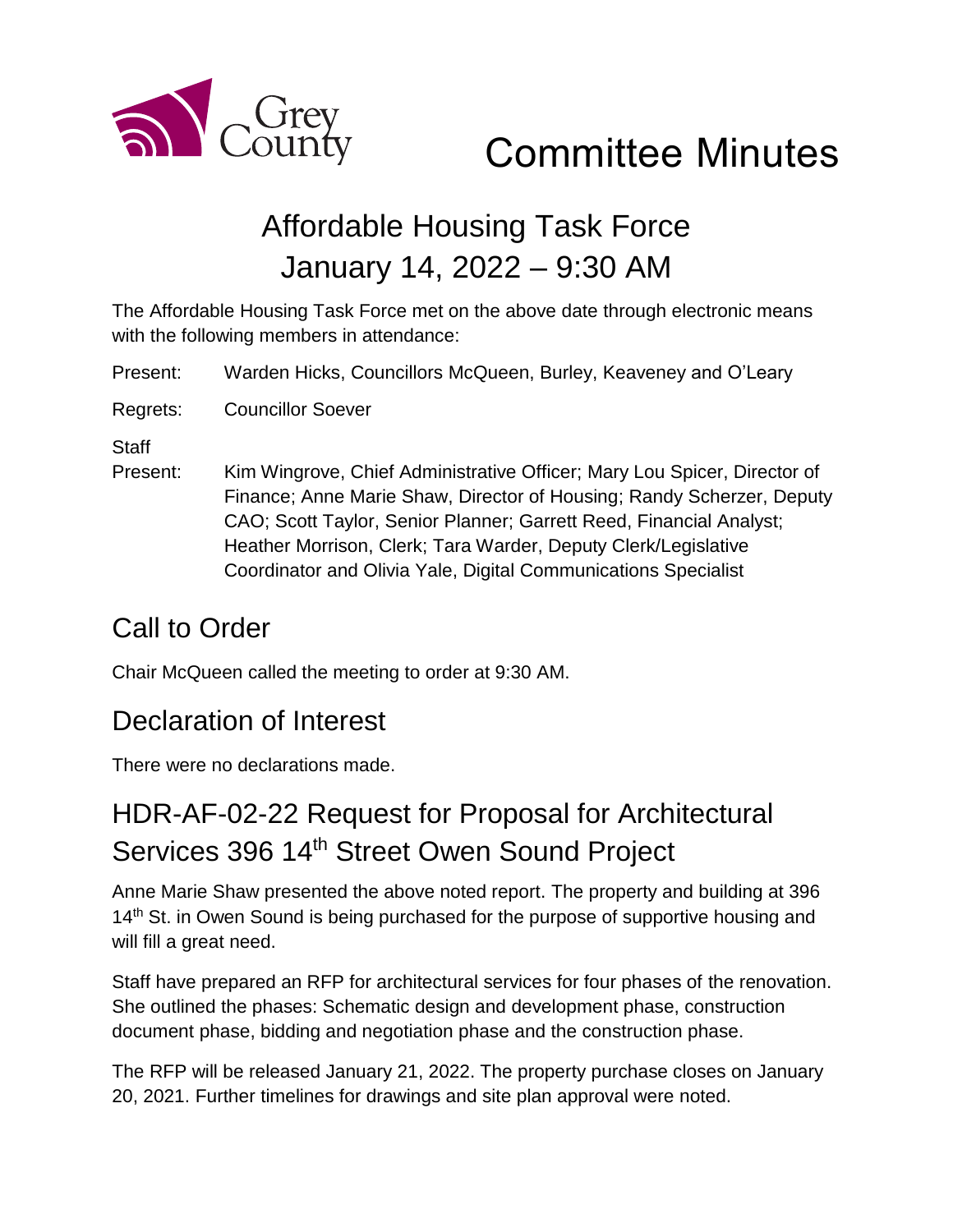The estimated completion of the renovation is March 2023.

Discussion occurred on the lack of funding for adult mental health services and the need for additional supports. The province is conducting a review of supportive housing and mental health supports so there is a recognition of the need.

It was noted that broadband will be part of the supportive housing infrastructure.

*AF01-22* Moved by: Councillor Burley Seconded by: Councillor Keaveney

#### **That Report HDR-AF-02-21 regarding the request for proposal for architectural services for 396 14th Street Owen Sound project be received for information.**

**Carried** 

## Other Business

### *Verbal Update on Waiver of Conditions of Agreement of Purchase and Sale*

Anne Marie Shaw noted that all the conditions were waived for the property on 14<sup>th</sup> Street in Owen Sound.

Kim Wingrove noted that staff are engaged with the current commercial tenants of the building and are assisting with finding alternative locations.

### *Verbal Update on the Surplus County/Municipal Lands for Affordable Housing Project*

Scott Taylor addressed the Task Force on investigating surplus lands that could be used for affordable housing. He noted that the County submitted a funding application to the Canada Mortgage and Housing Corporation (CMHC) to move the project forward but were not successful in getting the funding. Grey County has however been able to access Social Services Relief Funding (SSRF) and are pleased to announce that Liz Buckton has been hired to work on this project. She will be investigating the lands mapped across Grey County to see if any are suitable for affordable housing and examining what is needed for a successful site.

Municipal consultation, public engagement and potential partnerships were also discussed.